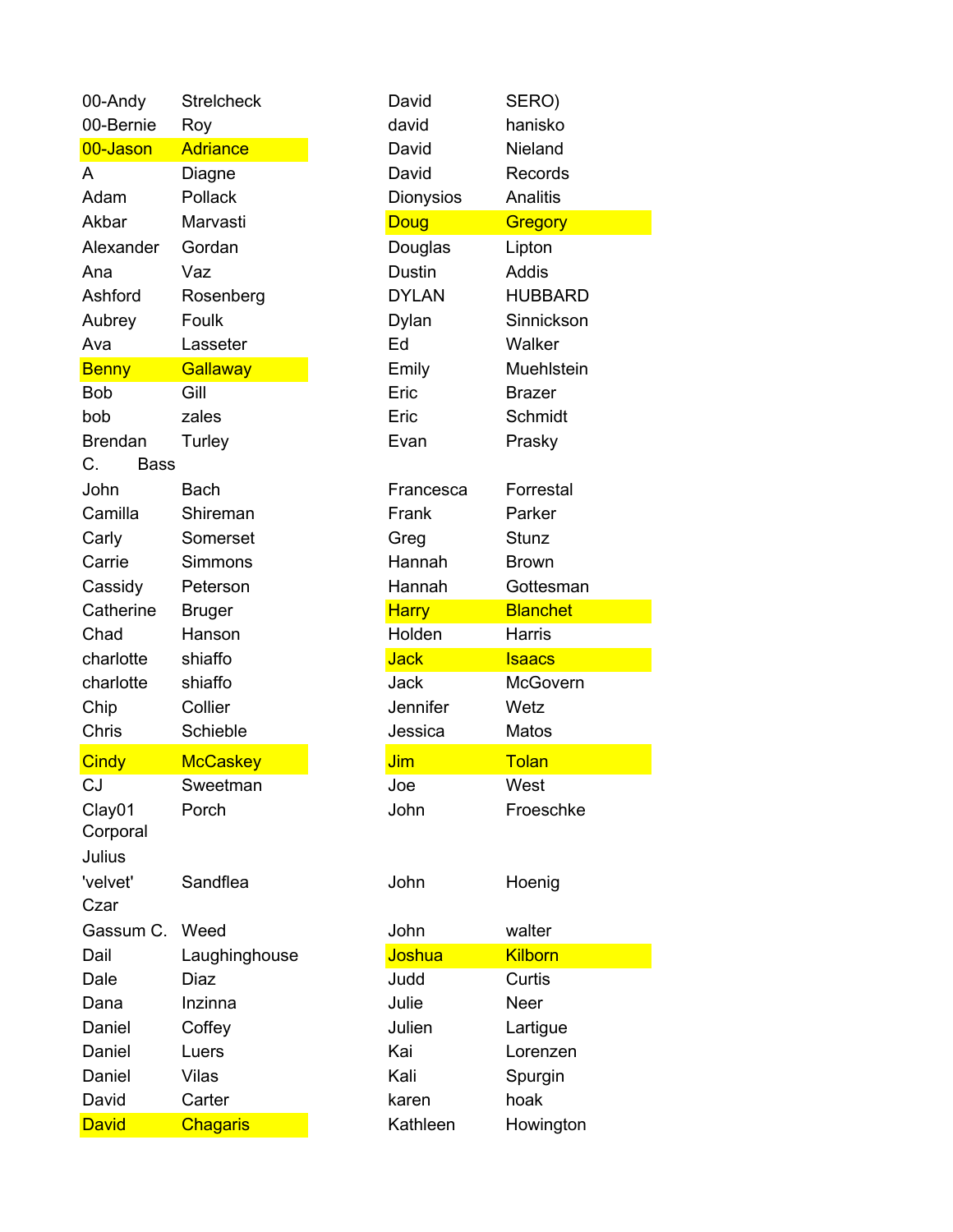Kathy Pereira Katie Siegfried Kelli O'Donnell Kellie Ralston Kenneth Haddad Kesley Banks Kevin Anson **Peter** Mudrak Kevin Boswell Kevin Thompson Kim de Mutsert Kimberly Amendola Kyle McCain <mark>Richard Woodward</mark> Kyle Paulhus Kyle Shertzer Larry Perruso LaTreese Denson Lauren Gentry Leann Bosarge Lee Anderson Lisa Ailloud Lisa Hollensead Luiz **Barbieri** Luke **Fairbanks** Lynne Stokes Madeline Doten Mandy Karnauskas Mara Levy Steven Scyphers Marcus Drymon Martha Guyas Matt Catalano Matt Freeman Matt Streich Ted Switzer Matthew McPherson Matthew Nuttall Matthew Smith May Lehmensiek Michael Drexler Michael LARKIN Micheal Allen Michelle Masi Mike Valone Nathan Vaughan Molly Stevens Nancie Cummings

| Natasha        | Mendez           |
|----------------|------------------|
| Nathan         | Vaughan          |
| Nick           | Owens            |
| Patricia       | Arceo            |
| Patrick        | Banks            |
| peter          | hood             |
| Peter          | Mudrak           |
| Quinn          | Weninger         |
| Rich           | Malinowski       |
| Richard        | Cody             |
| Richard        | Woodward         |
| <b>Richard</b> | Woodward         |
| Robert         | Ahrens           |
| Roy            | Crabtree         |
| Sabrina        | Lovell           |
| Sara           | <b>Stewart</b>   |
| Sarah          | Gibbs            |
| Savannah       | Swinea           |
| Scott          | Bannon           |
| Sean           | Meehan           |
| Sean           | <b>Powers</b>    |
|                |                  |
| Shannon        | Calay            |
| Skyler         | Sagarese         |
| Steven         | Atran            |
| Steven         | Murawski         |
| <b>Steven</b>  | Saul             |
| <b>Steven</b>  | <b>Scyphers</b>  |
| Sue            | Lowerre-Barbieri |
| Tara           | Topping          |
| Taylor         | Beyea            |
| Ted            | Switzer          |
| Ted            | Switzer          |
| thomas         | sminkey          |
| Todd           | Kellison         |
| Tom            | Frazer           |
| Traci          | Floyd            |
| Vasubandhu     | Misra            |
| Vivian         | Matter           |
| Will           | <b>Patterson</b> |
| Yuying         | Zhang            |